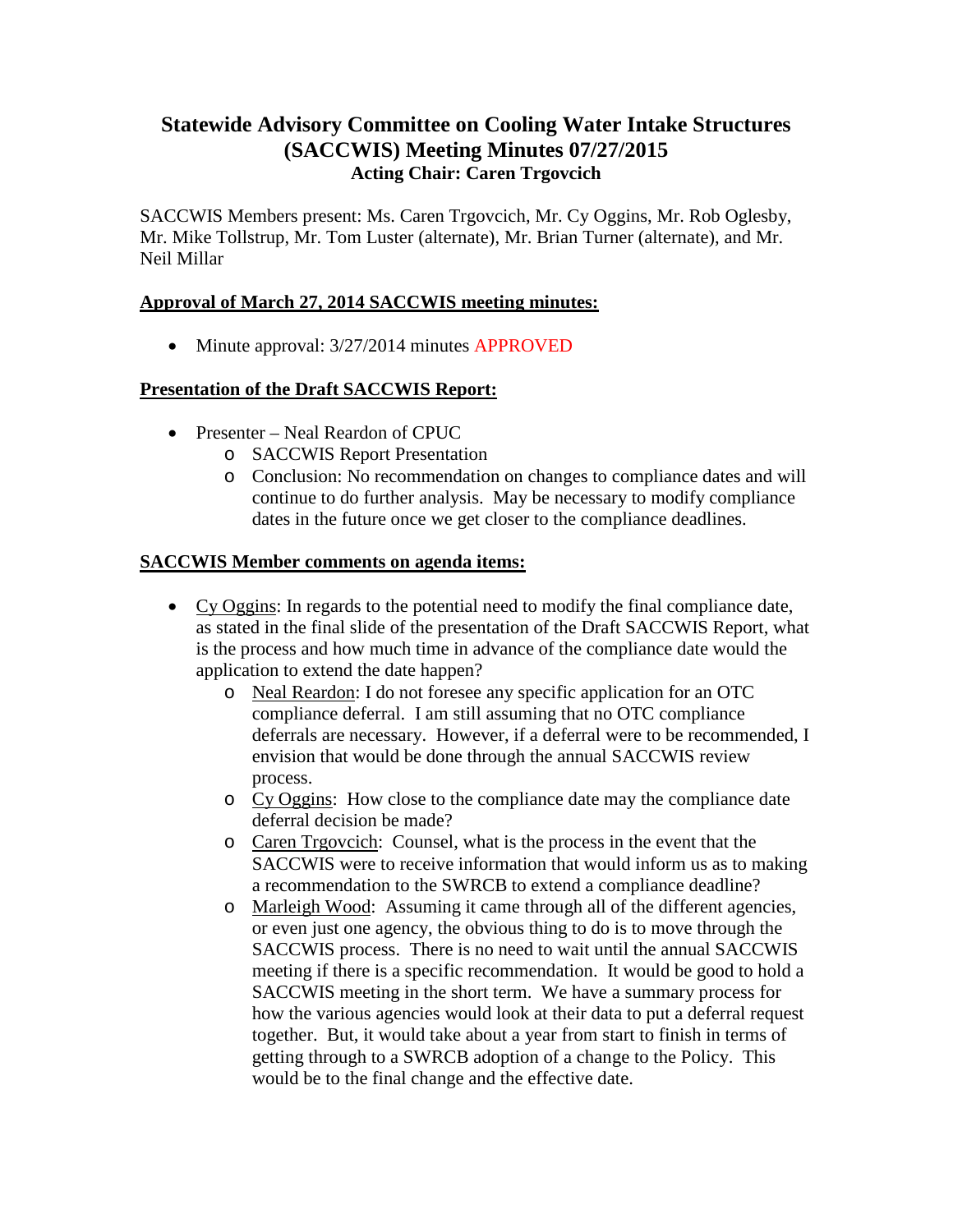- o Rob Oglesby: If need be, could the SWRCB adopt a revision to the schedule on an emergency basis?
- o Marleigh Wood: The SWRCB can move faster, but I was talking in round numbers for how long it generally takes to adopt a change. If we expedite the processes it does not take a year to make a change to the SWRCB OTC Policy. I was moving in very round numbers, but also considering the process of getting all of the information from the SACCWIS agencies, getting something before the SACCWIS, all of those things together.
- o Caren Trgovcich: Counsel, could the SWRCB act to extend a compliance deadline without the recommendation from the SACCWIS?
- o Marleigh Wood: Absolutely.
- Tom Luster: I have an observation based on the Compliance Achievement slide of the presentation: since the 2010 adoption of the OTC Policy more than 500,000 Megawatts have been retired, including the unplanned outage for San Onofre Nuclear Generating Station (SONGs), and the grid seems to be doing alright despite this huge retooling of the coastal power systems.

#### **Public comments on agenda items:**

- Julie Gill AES: (1) Request coordination between the Regional Water Ouality Control Boards (Regional Water Boards) who will be issuing the NPDES Permits and State Water Board for the preparation of new NPDES Permits. AES's NPDES Permits have been on administrative extension for ten years and the Regional Water Boards are preparing to adopt new five year Permits. However, since water quality standards have changed during this time – the water quality objectives, discharge limits and the receiving water limits have become more restrictive – AES is concerned that the intake water will be out of compliance before entering the plant. OTC operators are forced to seek time schedule orders for the OTC discharge limits. There are no feasible controls OTC operators to put in place to meet our discharge limits. (2) Request more direction from the State Water Board to the Regional Water Boards in the preparation and implementation of new NPDES Permits. The Regional Water Boards are not certain how to prepare NPDES Permits when an OTC Policy compliance deadline occurs after the Permit's five year term. In addition, the State Water Board and SACCWIS should consider the liability and risk that potential OTC compliance deferrals would have for permit holders.
	- o Caren Trgovcich: To Staff and Inter-agency Working Group, has the IWAG or the State Water Board been discussing the issues relative to coordination and direction relative to the update of the permits? Has this issue come up?
	- o Paul Hann: No, but we will follow-up on this issue.
	- o Jill Gill: We give our Implementation Plan updates to the SACCWIS, but there is not an opportunity for permit holders to interact with the SACCWIS. These issues could be fleshed out with greater coordination and cooperation between the permit holders and the SACCWIS.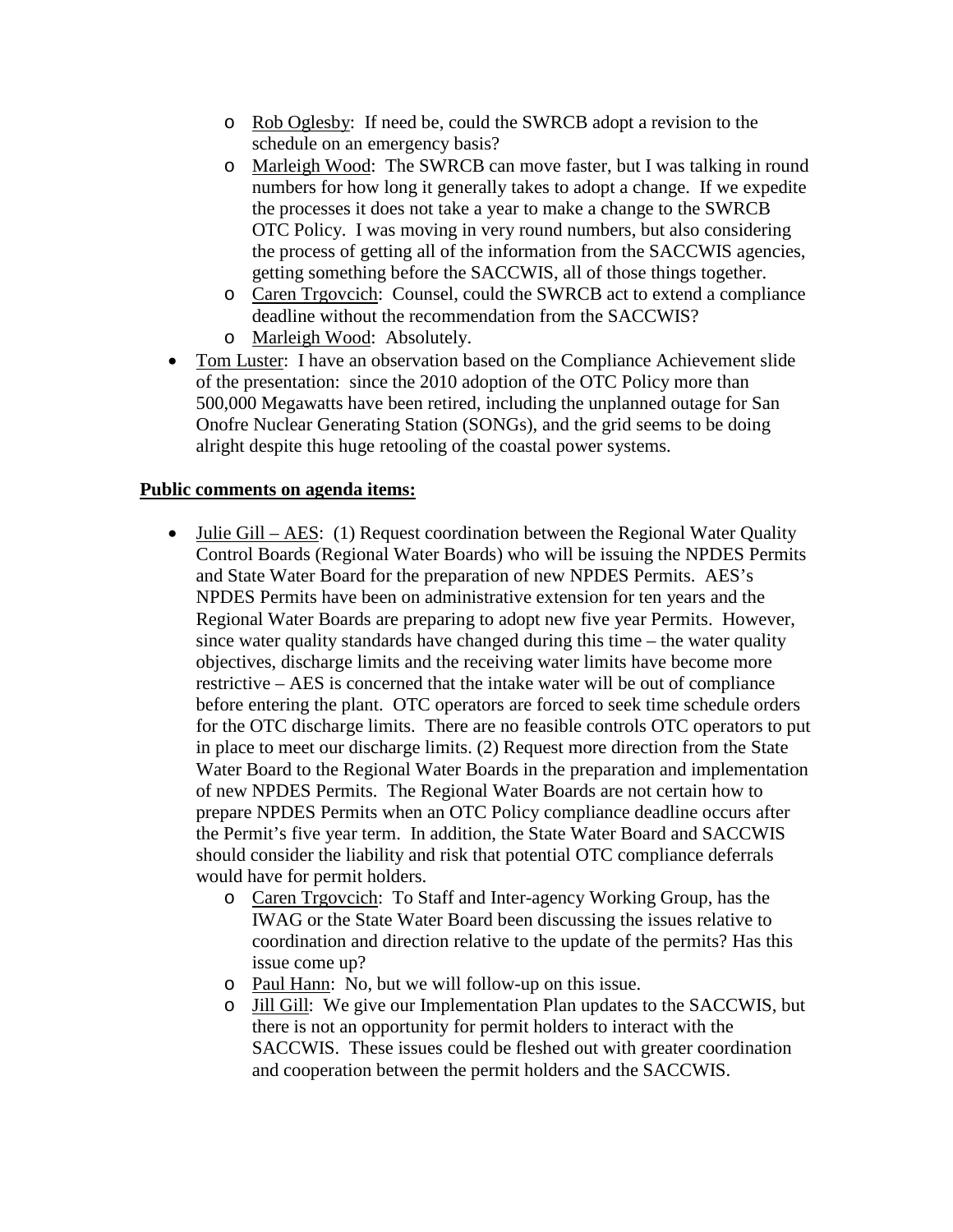- o Caren Trgovcich: To Staff, is there a Round Table where these permit updates would be discussed?
- o Mariela Carpio-Obeso: Yes, a NPDES Round Table.
- o Caren Trgovcich: To Staff, this should be scheduled for the next NPDES Round Table. To Julie, the Executive Directors Report that was recently posted included an update on the status of the permits to incorporate the OTC requirements for each of the facilities.
- George Piantka NRG: When the OTC Policy was adopted, it included a provision of critical maintenance during the first year following adoption. After consideration, this provision should have been for any facility that has ceased operations to have one year to cease flows, not for cooling purposes, but for critical maintenance.
	- o Caren Trgovcich: We appreciate that comment.

# **Action Items:**

- Motion to adopt draft 2015 SACCWIS Report:
	- o Neal Millar: motion to adopt the report, Brian Turner second. No objections.
	- o Marleigh Wood raised the question of whether to adopt a resolution reflecting the approval of the annual report, although it was unnecessary given the prior vote. Caren Trgovcich decided to close the meeting without approval of the resolution, because the resolution was not circulated to the SACCWIS Members.
	- o July 27, 2015 SACCWIS Report: APPROVED
- Designate a SACCWIS representative to present the Report to the State Water Board
	- o Robert Oglesby will present the SACCWIS Report to the State Water Board
- Direction to Staff: Agendize with the NPDES Roundtable, which includes both State Water Board and Regional Water Boards representatives, to discuss the issue related to coordination of the incorporation of the OTC Policy provisions into the NPDES Permits as well as the topic of whether or not Statewide direction is needed from the State Water Board to the Regional Water Boards for consistency on those permits.
- The Inter-agency Working Group will ensure that the questions to the facilities will be provided by October 2015 and responses will be received by December 2015 so that the SACCWIS can hold the annual meeting by the end of March 2016.

## **Public comments on non-agenda issue:**

• Katherine Rubin – LADWP: The OTC Mitigation Fee documentation, including the resolution for delegation, has been released for public comment. A meeting to consider adoption will be held on Tuesday, August 4, 2015.